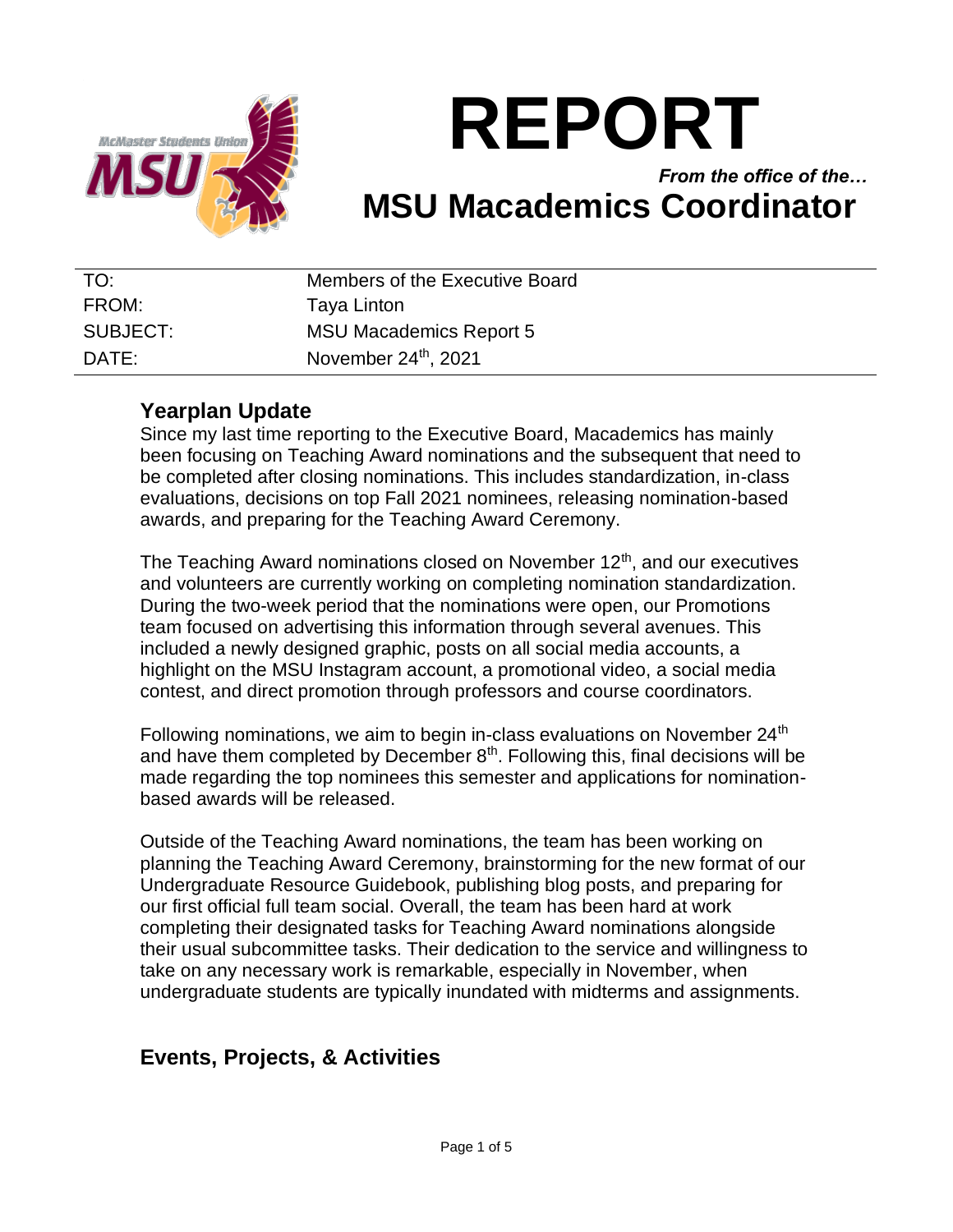#### *General Service Usage*

In the last month, the service's social media engagement has increased considerably! During this time, we've been focusing on promoting the Teaching Award nominations and believe that the high number of nominations we received was partially due to this effort. We will continue to use a similar strategy for our promotions campaign in future nomination periods, as it appears to have worked well this semester.

Additionally, students have been engaging with the service by nominating professors and teaching assistants for our Teaching Awards. We've received 2,150 professor nominations and 1,332 teaching assistant nominations, totalling 3,482 nominations.

#### *Projects & Events 1: Teaching Awards Nomination Period (Completed)*

The Teaching Awards nomination period ran from October 29<sup>th</sup> to November 12<sup>th</sup>. During this time, we promoted nominations through a number of channels and ultimately saw a total of 3,482 nominations. This included 2,150 professor nominations and 1,332 teaching assistant nominations.

Our next step has been beginning the process of standardizing all the nominations with the help of the Macademics executive team and TAC volunteers. This will be completed by Sunday, November 21<sup>st</sup>, allowing us to determine the professors and teaching assistants that will be moving on to the next stage of evaluations. In-class evaluations have been tentatively set to run from November  $24<sup>th</sup>$  to December  $8<sup>th</sup>$ . After this, final tallies will be completed, and the top two professors from each faculty, along with the top two teaching assistants, will be chosen. This information will then be used to determine the final winners in February.

In terms of nomination-based awards, the packages are currently being finalized and will be sent out to professors and teaching assistants shortly.

Additionally, the TAC Coordinators and I have begun preparing for the Teaching Award Ceremony and have decided to move forward with preliminary plans for both an online and in-person version of the ceremony. Until we have received further information as to which mode of delivery will be more appropriate, we will begin planning with both options in mind.

#### *Projects & Events 2: 'What is Macademics' Campaign (Ongoing)*

This month, the 'What is Macademics' campaign focused on promoting the Teaching Awards nominations through testimonial videos from Macademics volunteers, new graphics, and a social media contest.

For December, we likely will not be moving forward with an edition of this campaign as not to overwhelm our volunteers during this busy time of the year.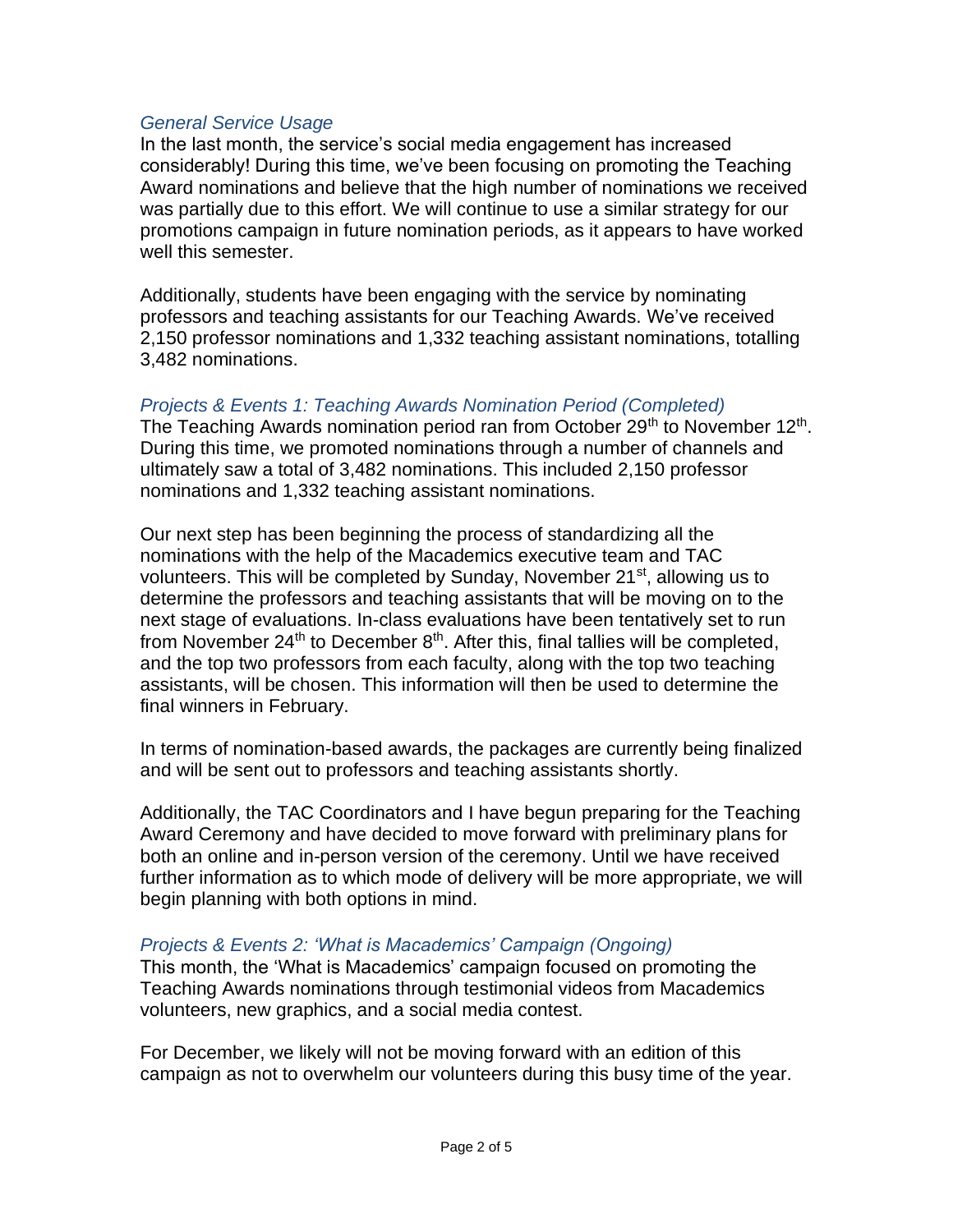Instead, we will focus on promoting our upcoming blog post and previous blog posts pertaining to the examination period.

#### *Projects & Events 3: New Undergraduate Resource Guidebook Format (Upcoming)*

Since my last EB report, I've met with my Research and Resources Coordinator to begin preliminary planning for the Undergraduate Resource Guidebook's new format. While we have an idea of the direction we'd like to go in for this project, I believe it's best to wait until the new year to begin a project this size. With that being said, I aim to have all initial plans finalized before winter break, so we are able to start working on this project in January officially.

#### *Projects & Events 4: Team Winter Social (Upcoming)*

On November 24<sup>th</sup>, the Volunteer and Logistics Coordinator and I will be hosting a virtual winter social for executive members and volunteers in place of our third full team meeting. As a thank you to our volunteers, we will likely provide them with gift cards to buy dinner during the event.

## **Outreach & Promotions**

#### *Summary*

We've continued to utilize our 'What is Macademics' campaign to grow our social media accounts and interact with the undergraduate population. This month, we will begin focusing on exam-related content.

Additionally, we will continue to do classroom talks, specifically in the classes of professors and teaching assistants that have moved on to the in-class evaluation portion of the Teaching Award nominations.

Since last reporting to the Executive Board, our social media engagement has significantly increased! This is due to students engaging with our many efforts to promote the Teaching Award nominations.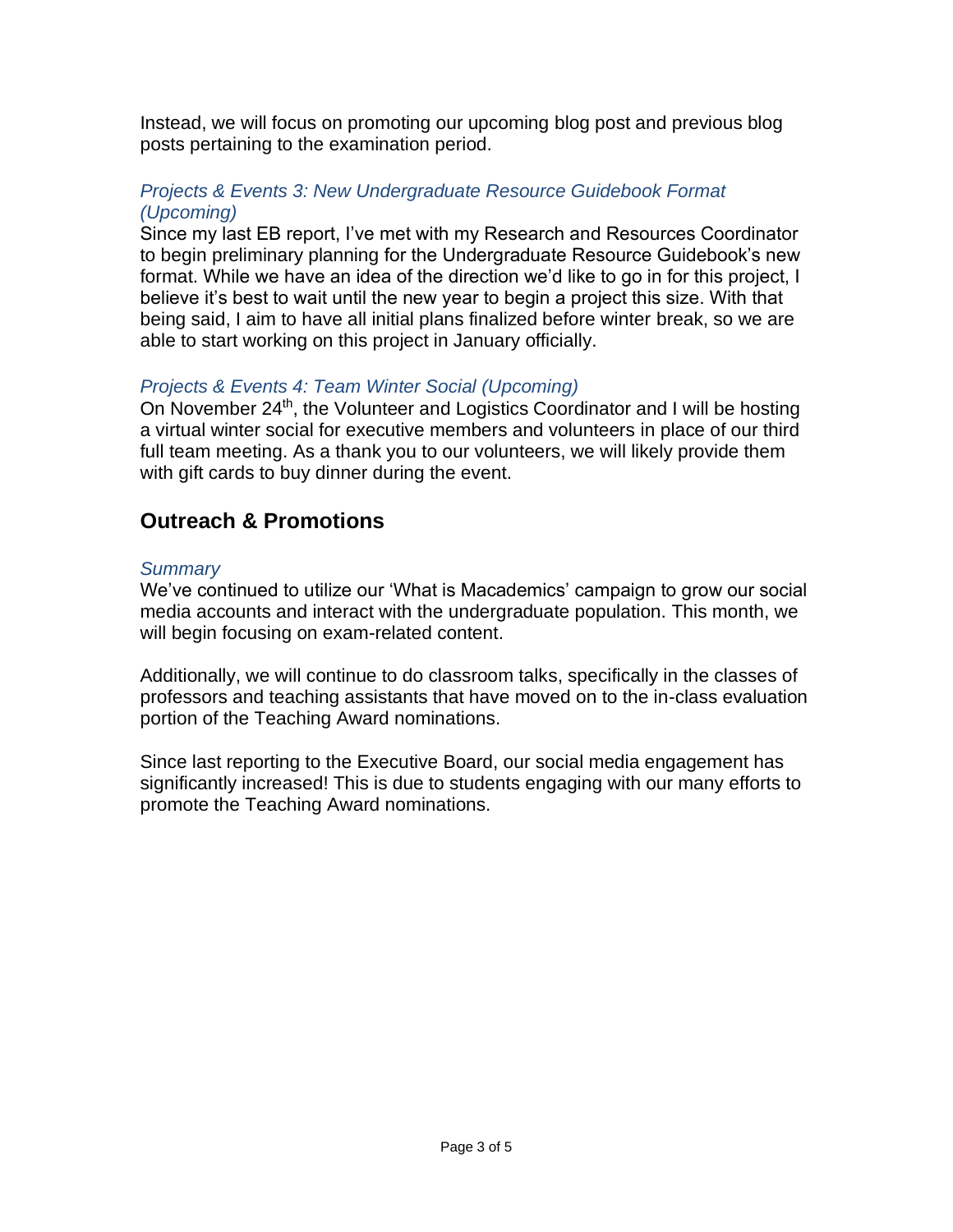## *Social Media Engagement since the Previous Report*

| <b>Insights</b>   | <b>Start</b><br><b>Values</b> | Last<br><b>Report</b><br><b>Values</b> | <b>Current</b><br><b>Values</b> | <b>Report</b><br>Change (%) | <b>Total</b><br>Change<br>(%) |
|-------------------|-------------------------------|----------------------------------------|---------------------------------|-----------------------------|-------------------------------|
| <b>Likes</b>      | 1174                          | 1189                                   | 1192                            | $+0.3%$                     | $+1.5%$                       |
| <b>Reach</b>      | 671                           | 451                                    | 2800                            | +620.8%                     | +417.3%                       |
| <b>Views</b>      | 65                            | 45                                     | 154                             | $+342.2%$                   | +236.9%                       |
| <b>Engagement</b> | 7                             | 9                                      | 117                             | +1300%                      | +1671.4%                      |
| <b>New</b>        |                               |                                        |                                 |                             |                               |
| <b>Followers</b>  | 2                             | 3                                      | 5                               | $+166.7%$                   | +250%                         |

#### Facebook

Instagram

| <b>Insights</b>                 | <b>Start</b><br><b>Values</b> | Last<br><b>Report</b><br><b>Values</b> | <b>Current</b><br><b>Values</b> | <b>Report</b><br>Change (%) | <b>Total</b><br>Change<br>(%) |
|---------------------------------|-------------------------------|----------------------------------------|---------------------------------|-----------------------------|-------------------------------|
| <b>Followers</b>                | 381                           | 441                                    | 482                             | $+9.3%$                     | $+26.5%$                      |
| <b>Impressions</b>              | 854                           | 374                                    | 5978                            | +1598.4%                    | +700%                         |
| <b>Profile</b><br><b>Visits</b> | 148                           | 72                                     | 489                             | +679.2%                     | +330.4%                       |
| <b>Website</b>                  |                               |                                        |                                 |                             |                               |
| <b>Visits</b>                   | 22                            | 4                                      | 248                             | +6200%                      | +1127.3%                      |
| <b>Reach</b>                    | 321                           | 50                                     | 2997                            | +5994%                      | +933.6%                       |

## **Finances**

#### *Budget Summary*

This month, the only spending has gone towards promotion for the Teaching Awards nomination period.

| <b>ACCOUNT</b><br><b>CODE</b> | <b>ITEM</b>                                  | <b>BUDGET</b><br>/COST |
|-------------------------------|----------------------------------------------|------------------------|
| 6501-0312                     | <b>Teaching Award Nominations Graphic</b>    | \$125.00               |
| ADVERTISING                   |                                              |                        |
| 8.                            | <b>TOTAL SPENT IN LINE</b>                   |                        |
| <b>PROMOTIONS</b>             |                                              | \$125.00               |
|                               | <b>REMAINING IN LINE</b>                     | \$1,775.00             |
|                               |                                              |                        |
| 6102-0312                     | 'What is Macademics' Campaign Graphic        | \$125.00               |
|                               | Amazon Gift Cards for TAC Nomination Contest | \$50.00                |
| <b>ANNUAL</b>                 | <b>TOTAL SPENT IN LINE</b>                   |                        |
| <b>CAMPAIGNS</b>              |                                              | \$175.00               |